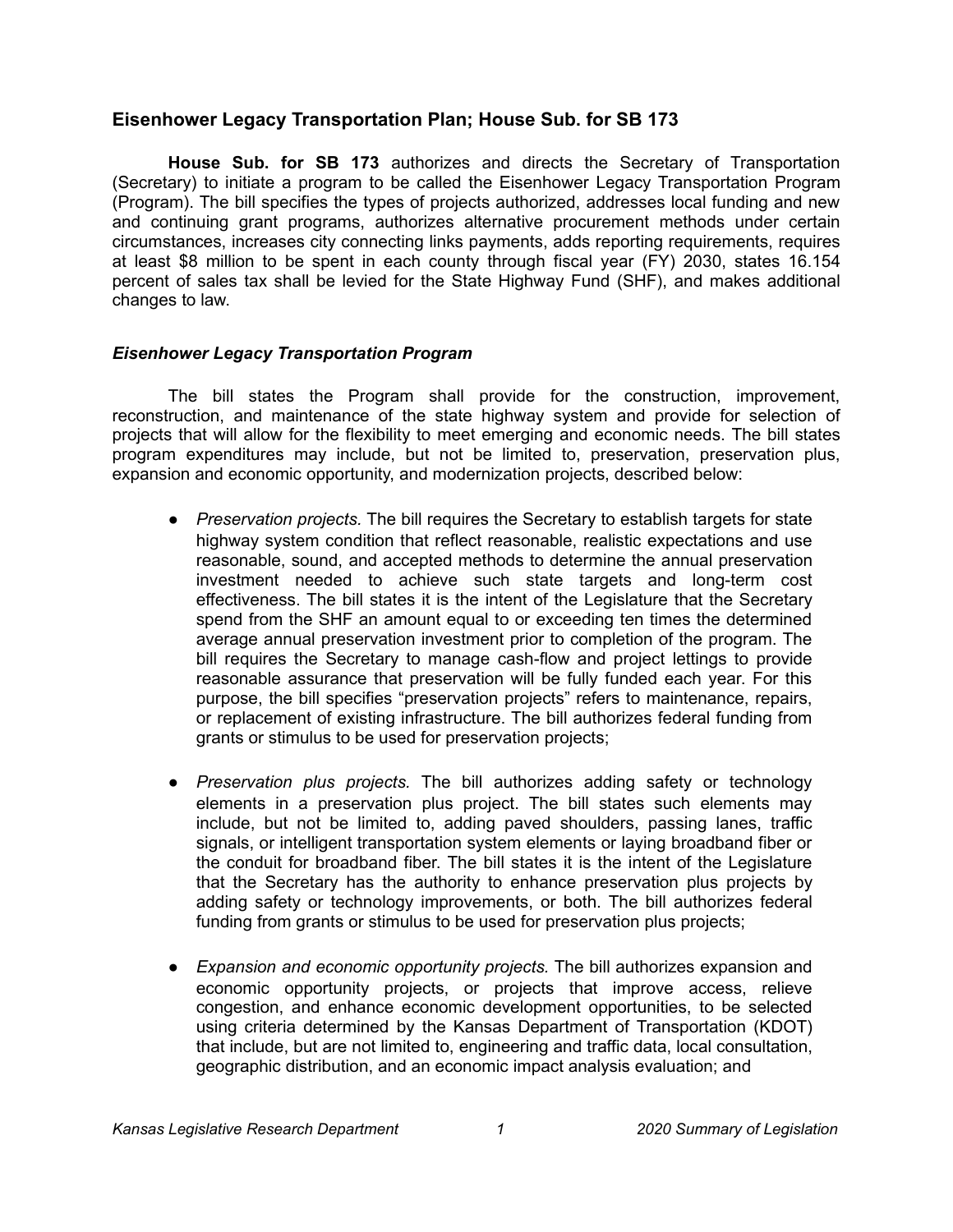● *Modernization projects.* The bill authorizes modernization projects to improve safety, condition, or service of the highway system (*e.g*., widening lanes or shoulders and building rail grade separations). Those projects are to be selected using KDOT criteria to include, but not be limited to, engineering data, local consultation, and geographic distribution.

The bill requires KDOT to develop criteria for the incorporation of practical improvements into project designs.

#### *Previously Selected Projects*

The bill requires the Program to provide for the completion of modernization and expansion projects selected for construction under the Transportation Works for Kansas Program (T-Works) [KSA 68-2314b] and that those projects be let prior to July 1, 2023. The bill requires the Secretary to let to construction contract at least one phase of each remaining T-Works project before any modernization or expansion project, or both, under the Program is let to construction. The bill allows completing a reconstruction of an interchange at I-135 and 36th Street in Harvey County to be optional. If that project is not constructed, the bill requires the estimated construction costs for that project to be used on other construction projects in KDOT's south central district.

### *Local Programs*

The bill requires the Program to provide for assistance, including credit and credit enhancements, to cities and counties in meeting their responsibilities for transportation improvements. The bill states such programs may use criteria developed by KDOT for the incorporation of practical improvements into project designs. The bill authorizes expenditures for purposes including, but not limited to, the following:

- Apportionment of the Special City and County Highway Fund to assist with city and county responsibilities for roads and bridges not on the state highway system;
- Sharing federal aid with cities and counties to assist with their responsibilities for roads and bridges not on the state highway system;
- Programs to assist cities with city connecting links and local partnership programs to resurface or geometrically improve city connecting links or to promote economic development;
- Programs similar to KDOT's local bridge improvement program, to replace or repair bridges not on the state highway system;
- Programs to assist cities and counties with railroad crossings of roads not on the state highway system; or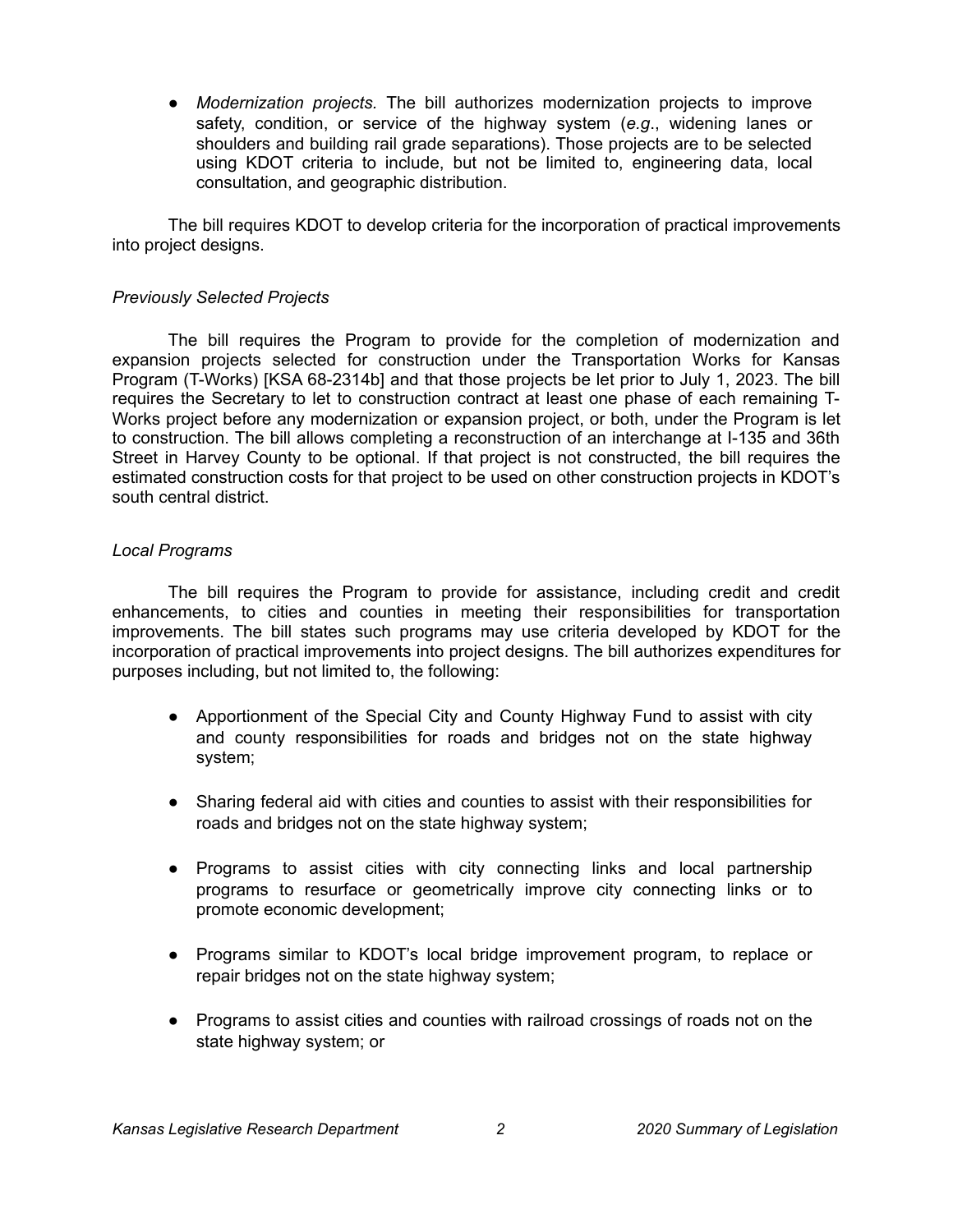● Programs that allow local governments to exchange federal aid funds for state funds.

### *Transportation Other than Construction of Roads and Bridges*

The bill requires the Program to provide for the following types of programs in accordance with new or continuing law:

- A railroad program for the preservation and revitalization of rail service in the state;
- An aviation program to provide assistance for planning, constructing, reconstructing, or rehabilitating the facilities of public use general aviation airports;
- Public transit programs to aid elderly persons, persons with disabilities, and the general public;
- A transportation technology program to provide for multimodal transportationrelated projects that support innovative technology; and
- A multimodal program to provide improvement assistance for bike facilities, pedestrian facilities, or other transportation-sensitive economic opportunities on a local or a regional basis.

## *Project Delivery*

The bill states the program shall allow the Secretary to award certain state highway system projects using delivery procurement methods other than design-bid-build. [*Note:* Alternative project delivery is further discussed below.]

## *Broadband*

The bill states the Program shall provide for a broadband infrastructure construction program. [*Note:* Broadband construction is further discussed below.]

#### *Uses of Certain Revenues*

The bill requires SHF revenues, which include motor fuel taxes, vehicle registration fees, sales and compensating use taxes, and eligible federal aid, to be used in the following order of priority:

- To pay bond obligations;
- To pay for agency operations;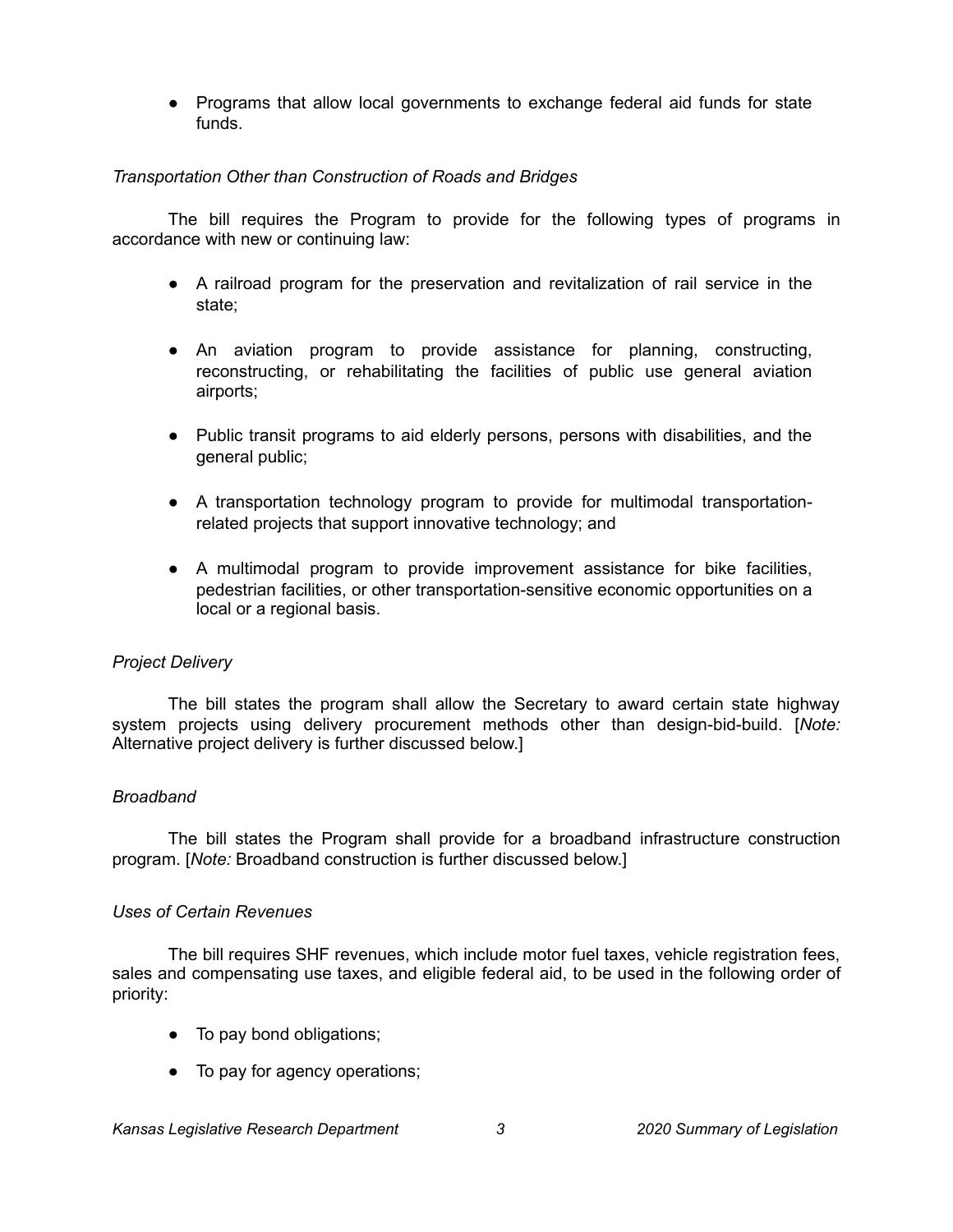- To make city connecting link payments;
- To pay for needed preservation projects; and
- Pursuant to other purposes and authority given to the Secretary.

The bill requires new bonds issued for the purposes of the Program to be paid using all SHF revenues, including sales or compensating use tax revenues.

## *Project Selection*

The bill requires the Secretary to determine the projects to be selected, using KDOT selection methods and criteria. The bill states consideration may be given to additional criteria that could include projects that remove transportation infrastructure from the state highway system, identify priority corridors, include local monetary participation, or reduce project size.

The bill states legislative intent for the Secretary to develop a metric-driven process that determines a reasonable and fair minimum amount of SHF moneys to be spent on new modernization and expansion projects in each KDOT district over the duration of the Program. The bill requires the process for determining the minimum amount for each district to be subject to the following limits:

- The minimum amount for each district added together must total at least 50 percent of the estimated cost of constructing all modernization and expansion projects let to contract in the Program;
- If the estimated cost of constructing all Program modernization and expansion projects increases or decreases by more than 10 percent, the minimum amount must be adjusted;
- At least 40 percent of the minimum amount or adjusted minimum amount for each district must be let to construction contract by the end of year 5 of the Program and 100 percent of the minimum amount by year 10; and
- T-Works projects are not to be considered when determining the minimum amounts.

The bill requires the Secretary to select projects for development every two years, but does not require the Secretary to construct every project selected for development. The bill requires project selection after consultation with local jurisdictions.

The bill states it is the intent of the Legislature that the Secretary take the actions necessary to have transportation improvement projects ready to let to construction as cash-flow management allows.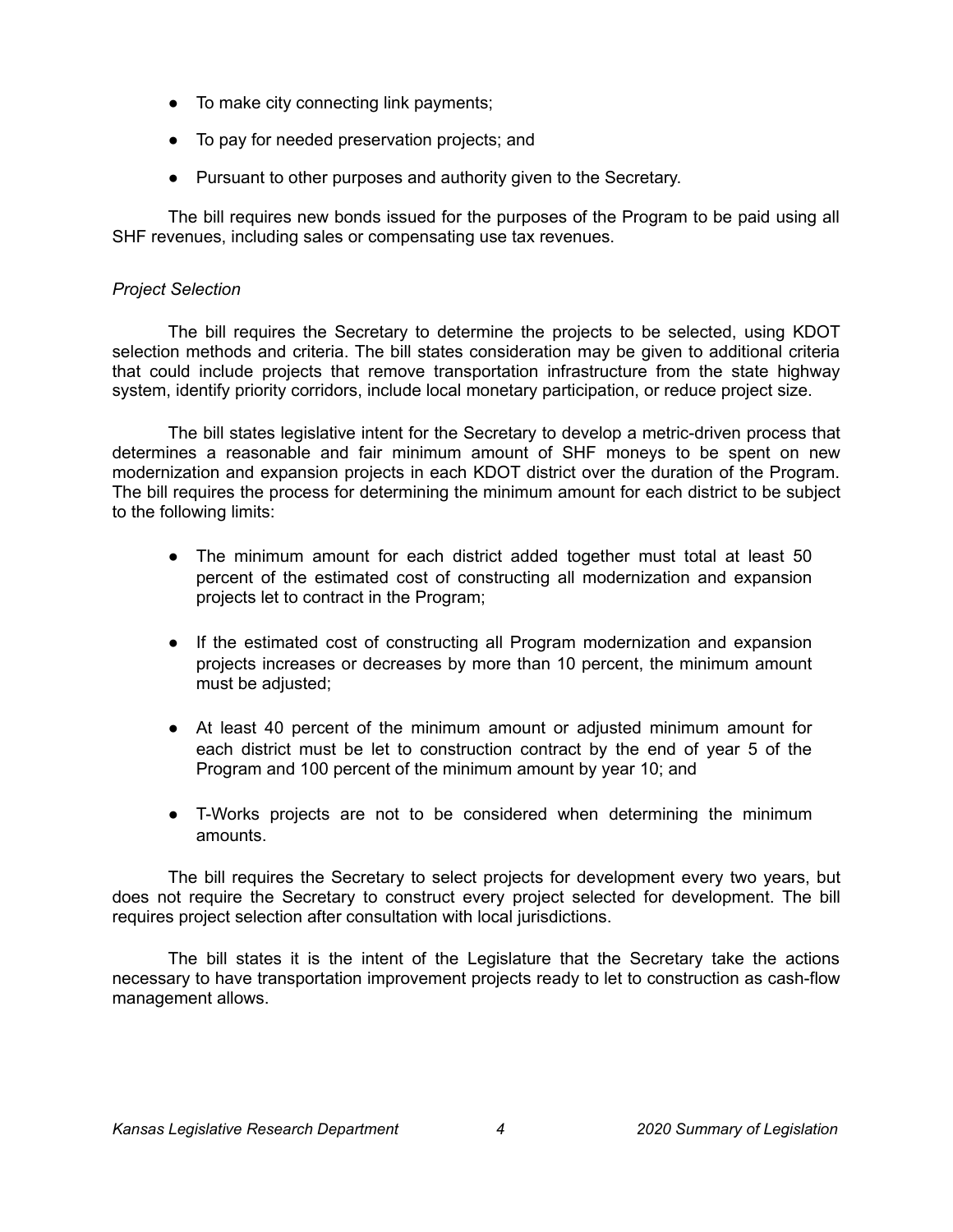#### *Long-range Planning*

The bill requires the Secretary to develop a long-range transportation plan before June 30, 2030, to include recommendations for a new transportation program for the state. The bill requires the plan to examine, but not be limited to, project selection criteria and selection methods used in the Program, transportation funding sources, and Program project categories. The bill states the plan shall be developed after consultation with the Governor and state and local elected officials.

#### *Innovative Technologies Grants*

The bill authorizes the Secretary to participate in or make grants for projects to plan, assess, and field new capabilities and innovative technologies for modes of transportation including, but not limited to, aviation and highway transportation. The bill states the new capabilities should represent increased efficiency for state operations, public cost savings, increased safety, or economic development.

The bill establishes the Transportation Technology Development Fund, which the bill requires to be used to provide assistance with the planning, assessment, and fielding of new capabilities for all modes of transportation including, but not limited to, aviation and highway transportation. Expenditures from this fund are to be made in accordance with the provisions of appropriations acts. The bill states grants made by the Secretary from this fund will be upon such terms and conditions as the Secretary deems appropriate.

The bill requires the Director of Accounts and Reports to transfer \$2.0 million from the SHF to the Transportation Technology Development Fund on July 1, 2020, and each July 1 thereafter, through July 1, 2030. The Secretary is authorized to transfer additional moneys between the Transportation Technology Development Fund and the SHF.

#### *Broadband Grants*

The bill authorizes the Secretary, working jointly with the Office of Broadband Development within the Department of Commerce, to make grants for construction projects that expand and improve broadband service in Kansas. The bill requires grants made by the Secretary to reimburse grant recipients for up to 50 percent of actual construction costs in expanding and improving broadband service. Such grant reimbursements will be upon the terms and conditions the Secretary deems appropriate, in coordination with the Secretary of Commerce.

The bill establishes the Broadband Infrastructure Construction Grant Fund, to be used to provide grants for the expansion of broadband service in Kansas. Expenditures from this fund will be made in accordance with the provisions of appropriations acts. The bill requires the Director of Accounts and Reports to transfer \$5.0 million from the SHF to the Broadband Infrastructure Construction Grant Fund on July 1, 2020, 2021, and 2022. On July 1, 2023, and each July 1 thereafter, through July 1, 2030, the bill requires the transfer to be \$10.0 million. The bill authorizes the Secretary to notify the Director of Accounts and Reports to transfer all remaining and unencumbered funds from the Broadband Infrastructure Construction Grant Fund to the SHF at the end of each fiscal year.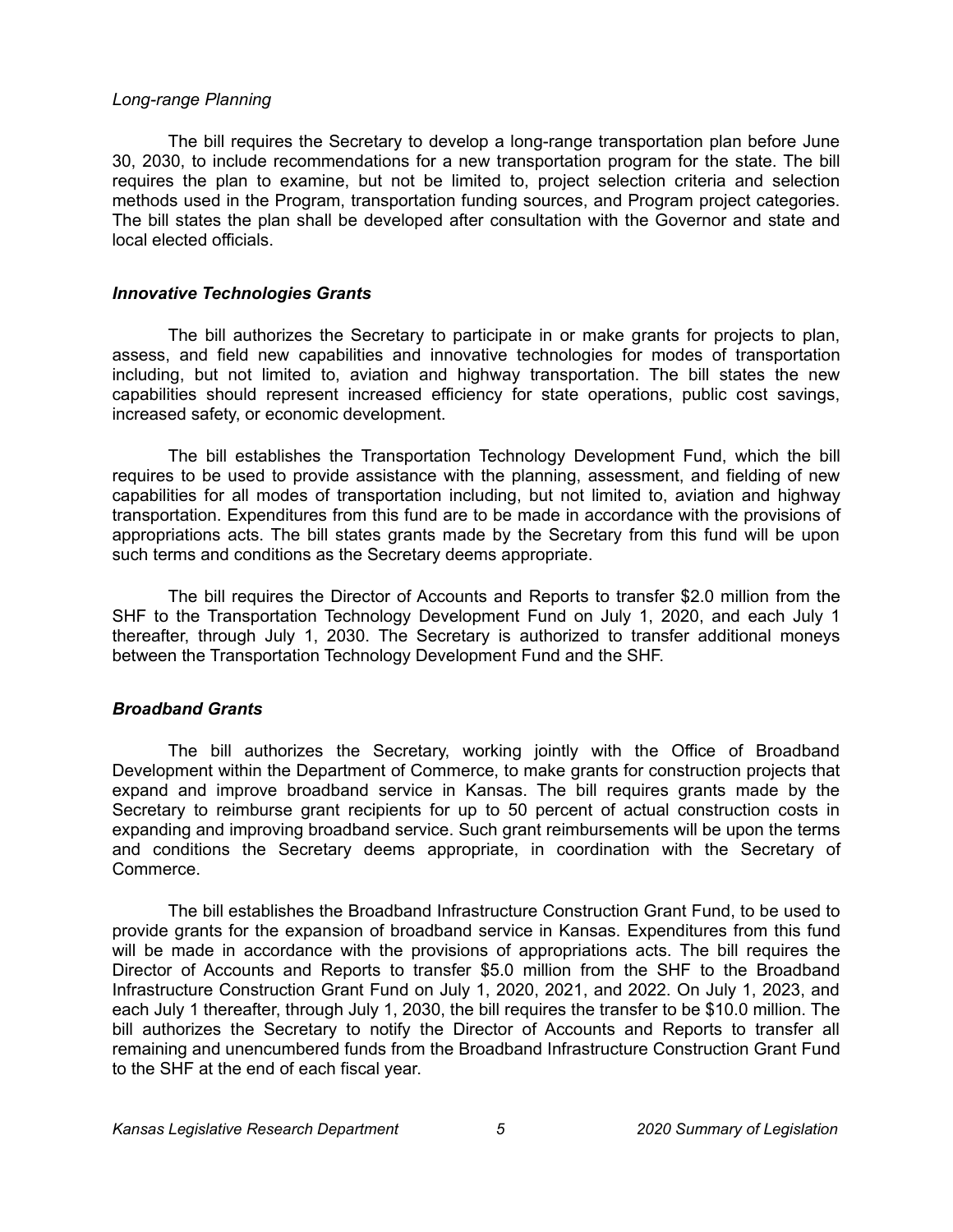## *Alternative Procurement*

The bill authorizes the Secretary to use procurement methods other than a design-bidbuild contract to the lowest bidder if certain requirements are met:

- Projects selected for alternative delivery shall not include preservation projects;
- Three projects utilizing toll revenues for construction and maintenance, one every three years, are authorized;
- Not more than 3 percent of moneys spent in the Program can be used on alternative delivery;
- An additional 2 percent is to be available for alternative delivery starting in FY 2023;
- The dollar values of the three projects utilizing toll revenues and projects obtained through federal grants or stimulus are to be excluded when determining these limits;
- The project must cost at least \$100 million; and
- A contract or contracts for alternative delivery projects can include, but will not be limited to, services for preconstruction, design, construction, construction management, maintenance, operation, financing, or a combination thereof.

The bill requires KDOT to develop and utilize criteria for selecting whether alternative delivery or design-bid-build procurement is in the best interest of the state. The bill requires the selection criteria to include, but not be limited to, the need for an accelerated schedule, safety needs, project complexity, opportunity for innovation, and economic development. The bill prohibits any project to be selected for alternative delivery without having been evaluated under the KDOT selection criteria.

The bill requires KDOT to develop and utilize procedures for advertising, receiving, and evaluating proposals; awarding contracts; and administering contracts in its alternative delivery procurement program. The bill specifies procurement procedures in continuing law (on topics including notification, letting to the lowest responsible bidder, negotiations with the contracting firm, and project descriptions) will not apply to alternative delivery projects.

The bill requires the alternative delivery procedures to include the following:

● A two-phase best value competitive selection or contracting process, including a first-phase short list of no more than four proposers identified using a request for qualifications and a second phase of submission of price, technical proposals, or both in response to a request for proposals;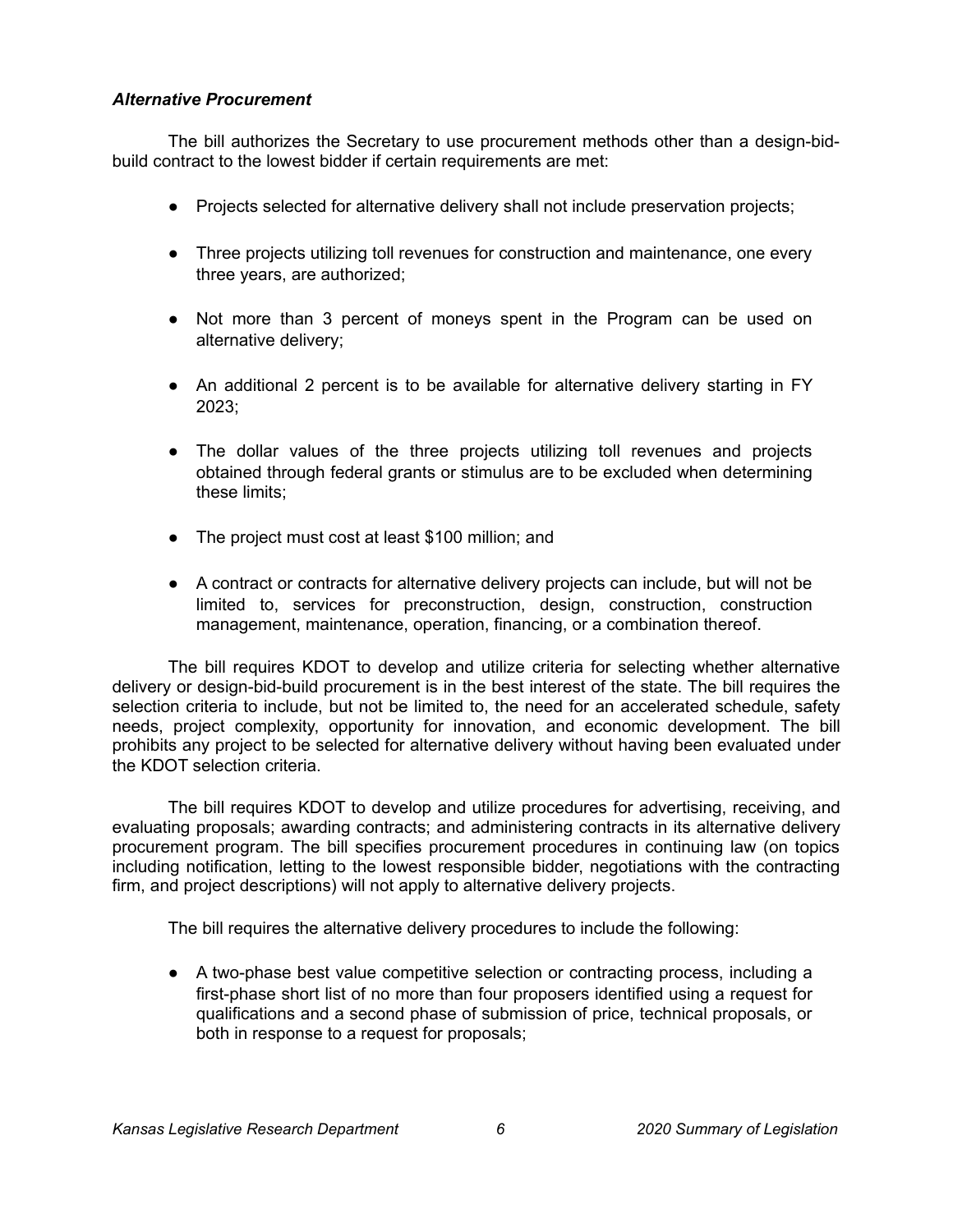- Advertisement of requests for qualifications in the *Kansas Register* for at least three consecutive weeks;
- Prequalification of contractors by the Secretary in accordance with statutes, regulations, and KDOT procedures governing prequalification and licensing;
- A bond for performance and payment or alternative security guaranteeing contract performance and payment obligations for supplies, materials, and labor; and
- A requirement that firms and key personnel identified in the qualifications phase and scored to determine the short list may not be replaced during the project without KDOT's written approval.

The bill states a contracting entity selected for an alternative delivery project will not be in violation of laws governing technical professions and the contract shall not be void if such contractor obtains professional services by subcontracting with an entity or entities licensed or holding a certificate of authorization to perform professional services in accordance with laws governing technical professions.

The bill states a contracting entity selected for an alternative delivery project that is responsible for preparing or furnishing design plans and specifications, through its own organization or by subcontracting, will be liable for damages arising from design defects in the plans and specifications that result in injury to persons or damage to property occurring after completion of the contract and KDOT acceptance of the project. The bill states that would be the case if and to the extent such injury or damage arises from a failure to exercise the degree of learning and skill ordinarily possessed by a reputable contractor or by a technical professional practicing in Kansas in the same or similar locality and under similar circumstances.

## *Short Line Rail Improvement Fund*

The bill establishes the Short Line Rail Improvement Fund (SLRI Fund) to be administered by the Secretary. The SLRI Fund will be subject to appropriations acts and expenditures will require the written approval of the Secretary. The bill requires expenditures from the SLRI Fund to be made for a qualified railroad track maintenance expenditure constructed by an eligible entity and to be matched on a basis of 70 percent state moneys to 30 percent eligible entity moneys.

The bill requires transfer of \$5.0 million from the SHF to the SLRI Fund on July 1, 2020, 2021, and 2022.

The bill defines an "eligible entity" as a class II or class III railroad as defined in federal regulations in effect as of January 1, 2020, or any owner or lessee industry track located on or adjacent to a class II or class III railroad in Kansas. The bill defines "qualified railroad track maintenance expenditure" as gross expenditures for maintenance, reconstruction, or replacement of railroad track and related structures in Kansas, if the track was owned or leased by an eligible entity as of January 1, 2020.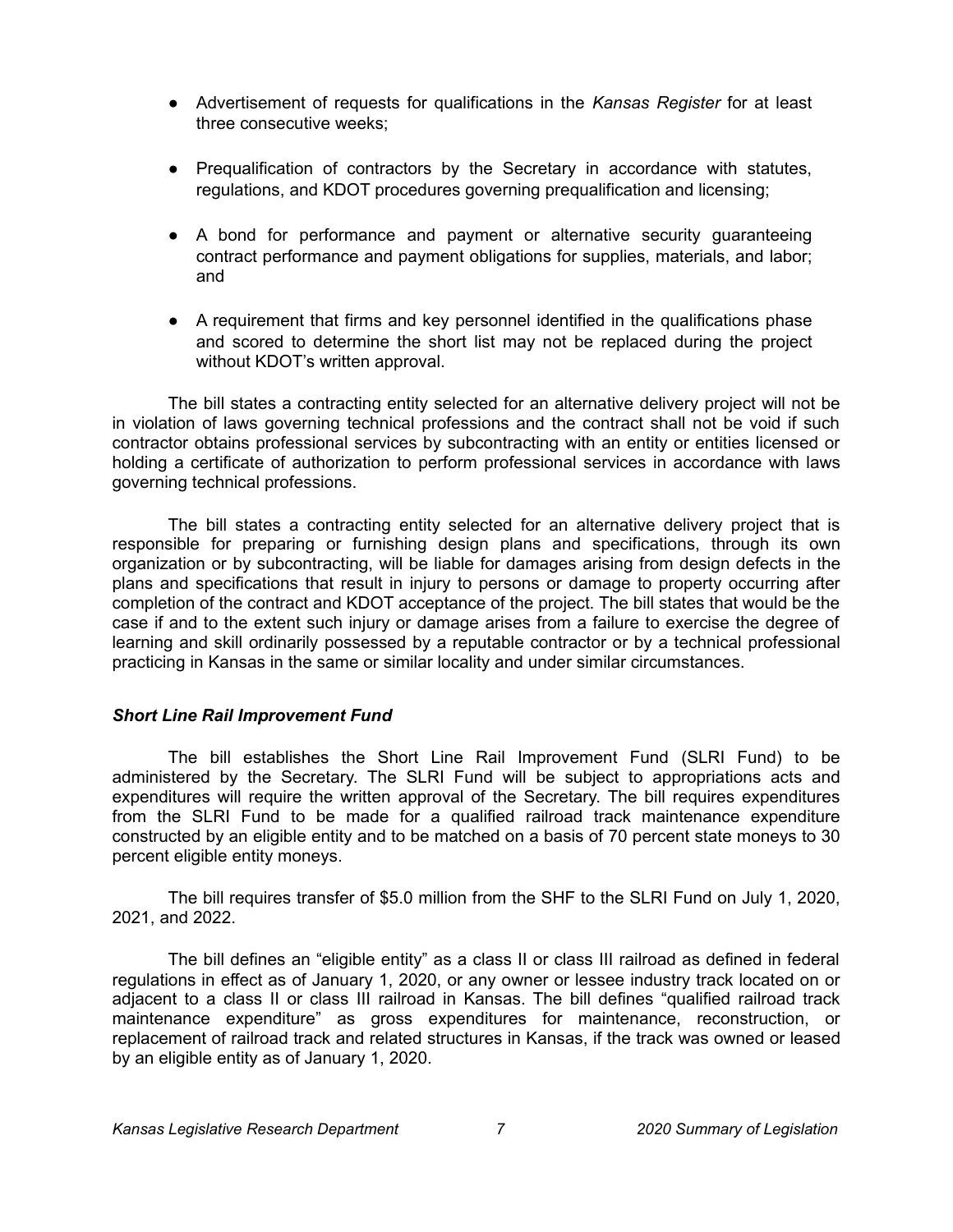#### *Driver's Education Scholarship Grant Program*

The bill directs the Secretary to develop a driver's education scholarship grant program to assist qualified individuals in becoming safe drivers. The bill allows any entity that desires to provide a driver's education program to submit an application for a competitive grant for an amount to be determined by the Secretary for the purpose of paying the costs of scholarships to attend driver's education. Amounts available will be subject to appropriations. The bill limits a scholarship for a qualified individual to not more than \$200, to be awarded upon completion of the driver's education program. The bill authorizes the Secretary to adopt rules and regulations to establish criteria and for other matters necessary for this program.

The bill defines a qualified individual for this purpose as a resident of Kansas younger than age 30 whose household income is positive and not more than 200 percent of the most recent federal poverty level published by the U.S. Department of Health and Human Services for the tax year prior to the year in which the application is submitted.

The bill requires the Secretary to provide a report on this program to the House Committees on Appropriations and Transportation and the Senate Committees on Ways and Means and Transportation on or before January 9, 2023.

The provisions related to the driver's education scholarship grant program will expire June 30, 2023.

### *City Connecting Links*

The bill increases from \$3,000 to \$5,000 per year per lane per mile the amount the Secretary is required to annually distribute to cities for the maintenance of streets and highways in cities the Secretary has designated as city connecting links. Continuing law authorizes the Secretary to maintain such streets and pay for that maintenance from the SHF with the consent of the city governing body.

The bill authorizes the remainder of the SHF to be spent for any purpose specified in the new section defining the Program.

## *KDOT Annual Report*

The bill adds requirements for the written report required under continuing law to be provided to the Governor and each member of the Legislature by the tenth day of the Legislative Session, to require the report:

- Be posted on the KDOT official website and require KDOT to notify all persons or entities who have requested notification of the posting;
- Include annual expenditures from and more detailed information about:
	- Anticipated annual payouts of construction projects already under contract and any proposed construction projects for the next three fiscal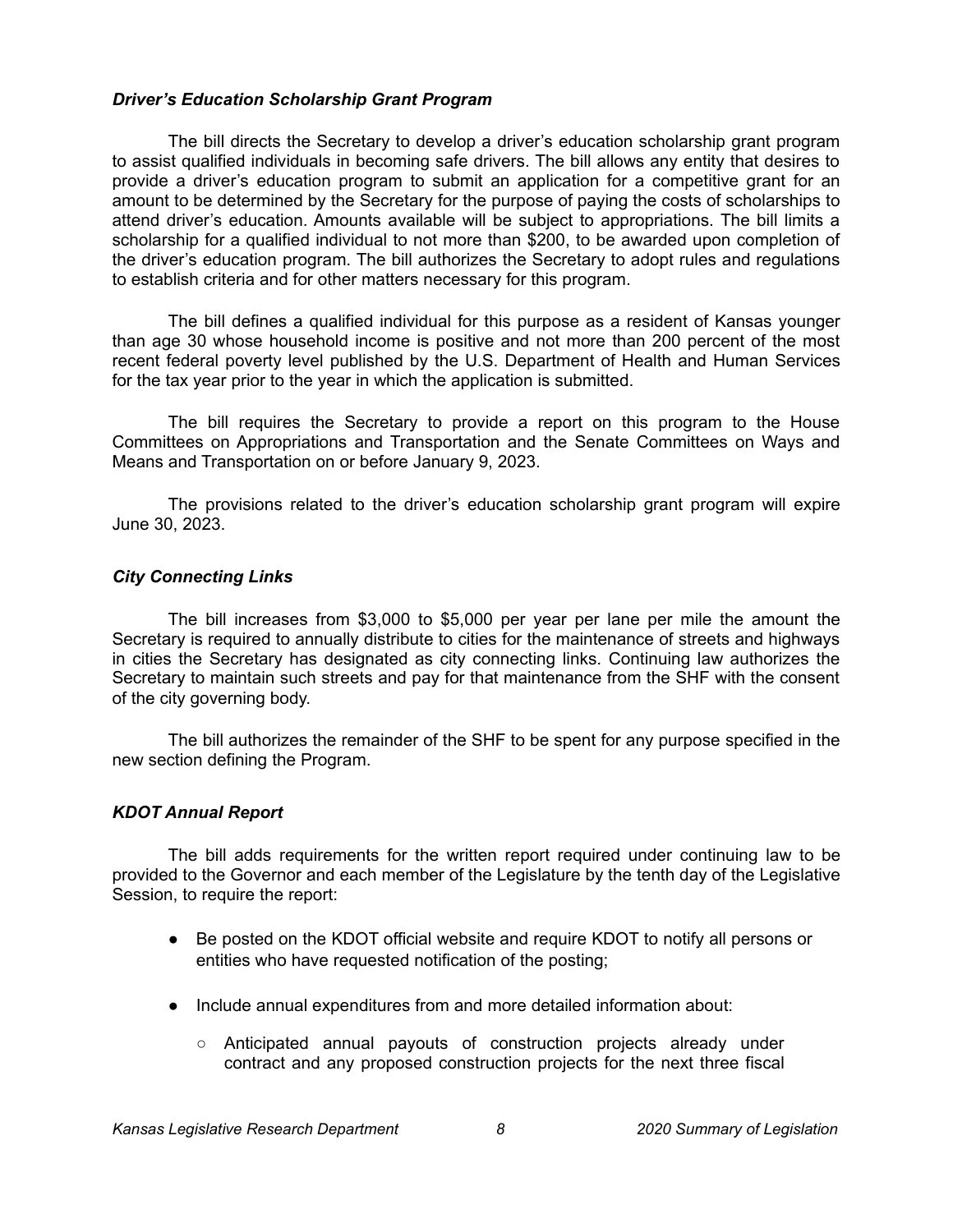years, listing preservation projects separately from modernization and expansion projects;

- Proposed construction projects to be let to contract in the current fiscal year and anticipated annual payouts for the next three fiscal years for those projects;
- $\circ$  Anticipated expenditures for the next three fiscal years on remaining agency debt service, programs, and operations; and
- Include a comparison of annual revenue expected into the SHF, including ending balance carryovers, for the next three fiscal years;
- For any Program construction project that is more than \$5 million, an explanation of all initial bids submitted and the actual final cost of construction for that project;
- Include all revenue available for the SHF, including, but not limited to, the SHF balance from the previous year, motor fuel taxes, registration fees, sales and compensating use taxes, and bond proceeds;
- Include all committed expenditures identified by program (*e.g.*, debt service payments, agency operations, aviation, project development costs) and construction payouts by program category (*i.e.*, preservation, modernization, and expansion);
- Include a report of projects that have been let but not paid out and how those projects have been identified to achieve state highway system condition targets; and
- Include a detailed explanation of the methods or criteria used in selecting projects under Program highway or local programs, including an explanation of the amounts expended and projects selected for construction or development and when and where the next local consults are to take place.

For the report due in 2021, the bill requires the report to include a detailed explanation of the methods or criteria used in selecting projects under T-Works and in the awarding of assistance to cities, counties, or other transportation providers and specific recommendations for any statutory changes necessary to successfully complete T-Works or for efficient and effective operation of KDOT.

The bill adds the Transportation Technology Development Fund and the Broadband Infrastructure Construction Grant Fund created by the bill to the funds about which allocation and expenditure information is required in the annual report. The bill requires information about grants under those new funds and on funding shifts between the SHF and the Coordinated Public Transportation Assistance Fund, the Rail Service Improvement Fund, the Public Use General Aviation Airport Development Fund, the Transportation Technology Development Fund, and the Broadband Infrastructure Construction Grant Fund.

The bill requires the annual report to include information concerning the condition and performance of the state highway system.